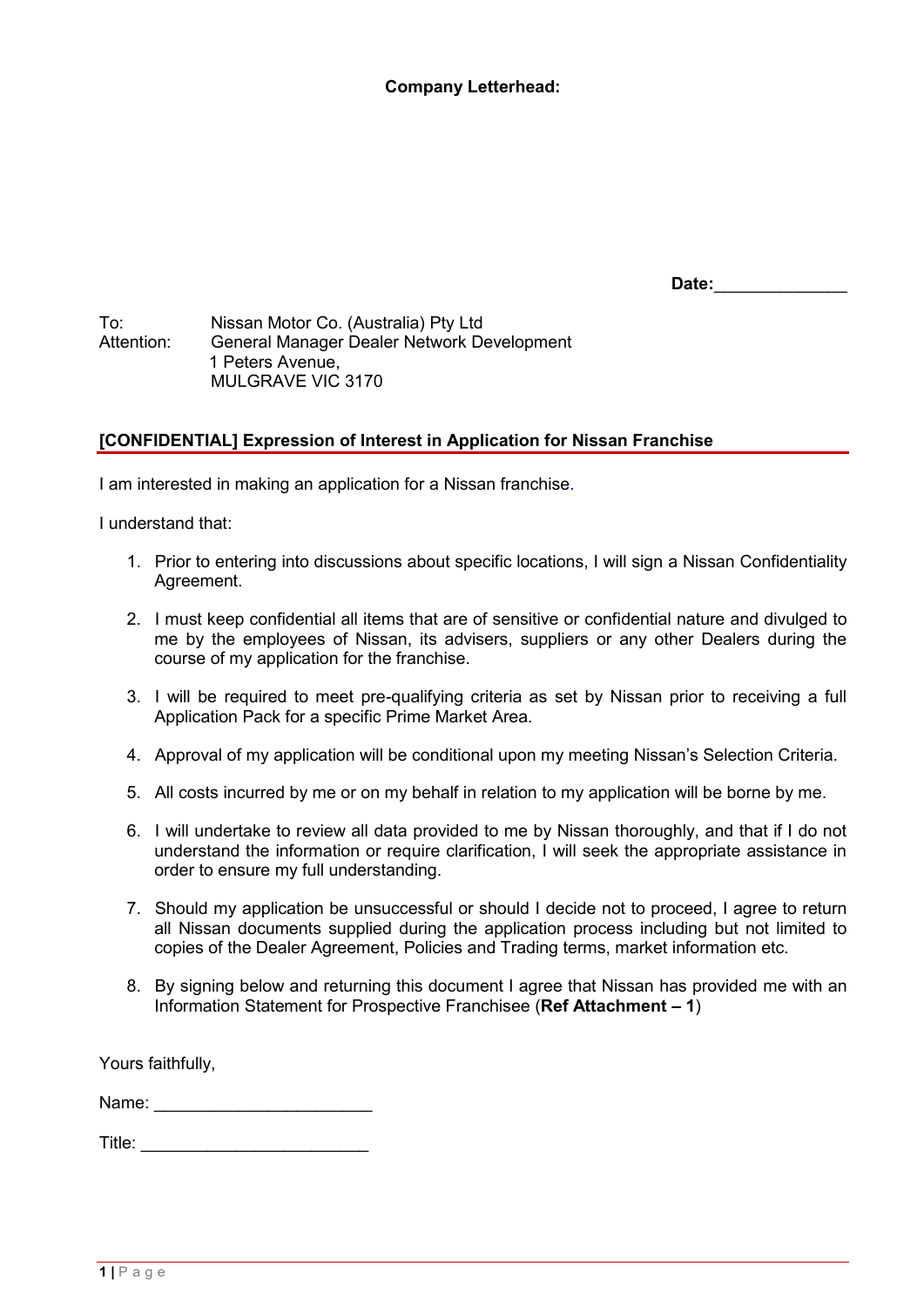Please direct all Expression of Interest correspondence to the following address:

| Applicant's name:                                 |  |
|---------------------------------------------------|--|
| <b>Applicant's address:</b>                       |  |
| <b>Postal address</b><br>(if different to above): |  |
| <b>Business telephone number:</b>                 |  |
| Afterhours telephone number:                      |  |
| e-Mail:                                           |  |

Please attach your completed Expression of Interest letter (pages 1 & 2) on your Company Letterhead and return it to Nissan via the following e-Mail address:

newnissanfranchise@nissan.com.au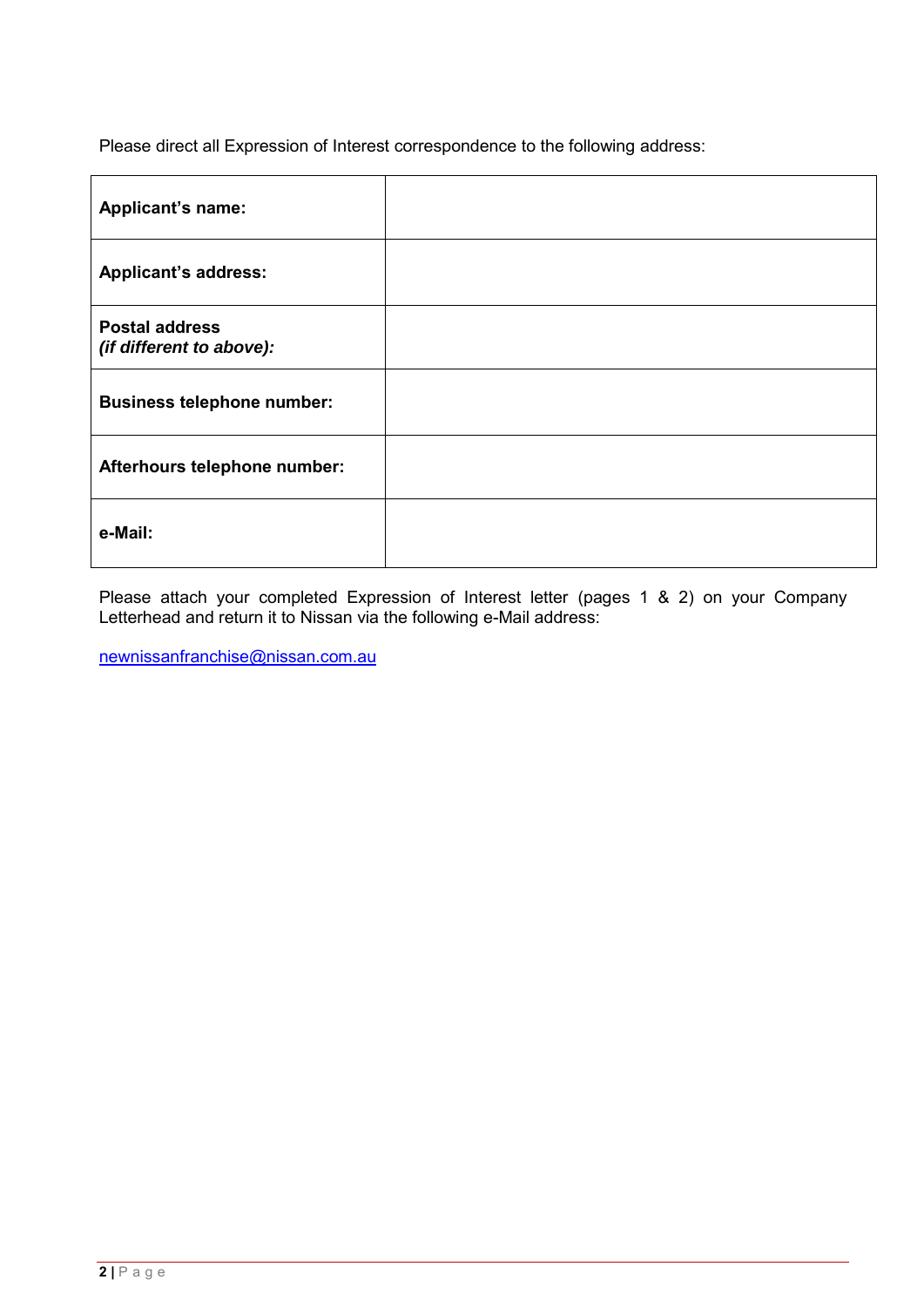## **THINKING OF BECOMING A FRANCHISEE?**

## **It is important to consider the risks and the rewards**

This document is not a complete guide to franchising, it is a starting point. It should be combined with your own independent legal, accounting or business advice and the disclosure document provided by the franchisor.

Entering a franchise is a big decision. Before you do so, you should:

- Conduct due diligence this means researching the franchise system and talking to current and former franchisees.
- Get advice get legal, accounting and/or business advice from professionals with expertise in franchising.
- Read all the documents carefully study the disclosure document, franchise agreement and any other documents provided by the franchisor.
- Know your rights make your own enquiries to ensure that it is the right decision for you. The Franchising Code of Conduct sets out the rights and obligations of the people involved in a [franchising relationship. It can be found at](https://www.legislation.gov.au/): http://www.legislation.gov.au

You should also consider taking a specialist franchising or business course before making a decision to enter a franchise agreement. There are free, online education courses available for prospective franchisees. Some courses can be found here: https://www.[accc.gov.au/about-us/tools-resources](https://www.accc.gov.au/about-us/tools-resources/cca-education-programs) /cca-education-programs

### **What is franchising?**

Franchising is a model for doing business. When you enter a franchise agreement, the franchisor controls the name, brand and business system you are going to use. The franchisor grants you the right to operate a business in line with its system, usually for a set period of time. There is no guarantee you will be able to keep your franchise business after the initial period of the agreement ends.

Franchisors and franchisees must comply with the Franchising Code of Conduct, which exists under the Competition and Consumer Act 2010, as well as consumer and company laws. The Franchising Code sets out minimum requirements for a franchisor to provide specific information to you. A franchise agreement, once entered into, is a legally binding contract that sets out the terms of the franchise.

#### **Why consider franchising?**

A franchise can offer particular benefits over other types of businesses. For example, franchises may have an established product or service and an existing reputation and image. It may also give you access to the franchisor's experience and knowledge in the industry, planning, marketing skills and operating procedures. Some franchise systems provide support, some do not.

You should carefully think about whether the franchise system you are considering suits your business experience, skills and needs.

#### **Understanding the franchising relationship**

Two important features of franchising are that the franchisor has established the business system you are using and that most franchise systems rely on each franchise maintaining consistency. For those reasons, franchisees are usually required to strictly comply with the operating procedures set down by the franchisor. As a result, you may be limited in the changes you can make to the franchise system without the agreement of the franchisor.

You will usually also be bound by confidentiality obligations. This includes limits on your rights to use the franchisor's intellectual property or business system outside the franchise.

Most businesses adjust to meet changes in the market. The franchisor might make changes to the franchise system at any time but does not have to discuss them with all franchisees.

#### **Unexpected expenses**

In franchising, as in any business, unexpected expenses may arise. Events such as a natural disaster or a change in the law or Australian standards can impact your business. You need to